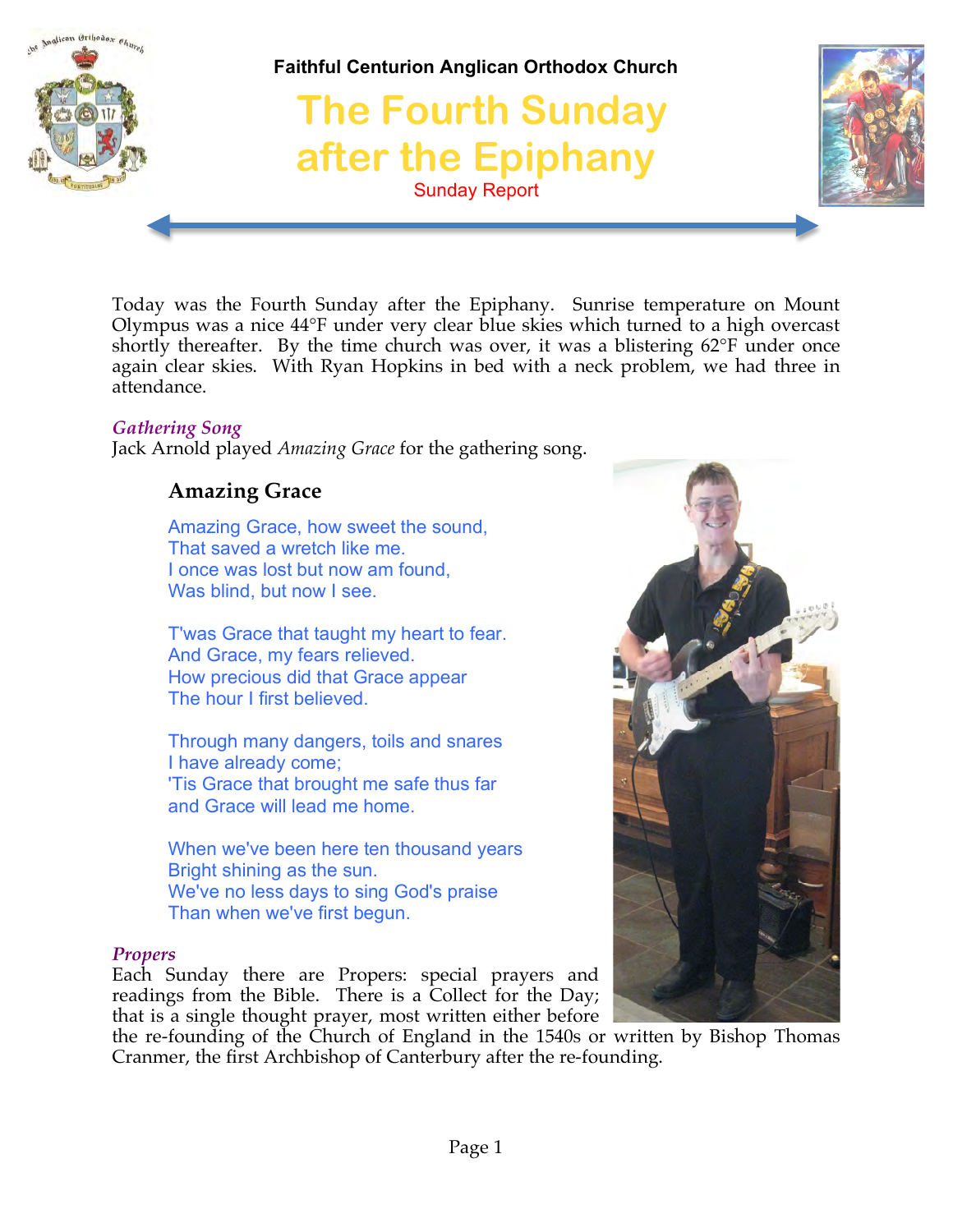The Collect for the Day is to be read on Sunday and during Morning and Evening Prayer until the next Sunday. The Epistle is normally a reading from one of the various Epistles, or letters, in the New Testament. The Gospel is a reading from one of the Holy Gospels, Matthew, Mark, Luke and John. The Collect is said by the minister as a prayer, the Epistle can be read by either a designated reader (as we do in our church) or by one of the ministers and the Holy Gospel, which during the service in our church is read by an ordained minister or our Deacon Striker.

The propers are the same each year, except if a Red Letter Feast, that is one with propers in the prayerbook, falls on a Sunday, then those propers are to be read instead, except in a White Season, where it is put off. Red Letter Feasts, so called because in the Altar Prayerbooks the titles are in red, are special days. Most of the Red Letter Feasts are dedicated to early saints instrumental in the development of the church, others to special events. Some days are particularly special and the Collect for that day is to be used for an octave (eight days) or an entire season, like Advent or Lent.

The Propers for today are found on Page 114-115, with the Collect first:

# The Fourth Sunday after The Epiphany. *The Collect.*

**GOD**, who knowest us to be set in the midst of so many and great dangers, that by reason of the frailty of our nature we cannot always stand upright; Grant to us such strength and protection, as may support us in all dangers, and carry us through all temptations; through Jesus Christ our Lord. *Amen.* **O**

Dru Arnold read the Epistle for today, which came from the Thirteenth Chapter of Saint Paul's letter to the Romans beginning at the First Verse:

ET every soul be subject unto the higher powers. For there is no power but of God: the powers that ET every soul be subject unto the higher powers. For there is no power but of God: the powers that be are ordained of God. Whosoever therefore resisteth the power, resisteth the ordinance of God; and they that resist shall receive to themselves condemnation. For rulers are not a terror to good works, but to the evil. Wilt thou then not be afraid of the power? do that which is good, and thou shalt have praise of the same: for he is the minister of God to thee for good. But if thou do that which is evil, be afraid; for he beareth not the sword in vain: for he is the minister of God, a revenger to



execute wrath upon him that doeth evil. Wherefore ye must needs be subject, not only for wrath, but also for conscience sake. For for this cause pay ye tribute also: for they are God's ministers, attending continually upon this very thing. Render therefore to all their dues: tribute to whom tribute is due; custom to whom custom; fear to whom fear; honour to whom honour.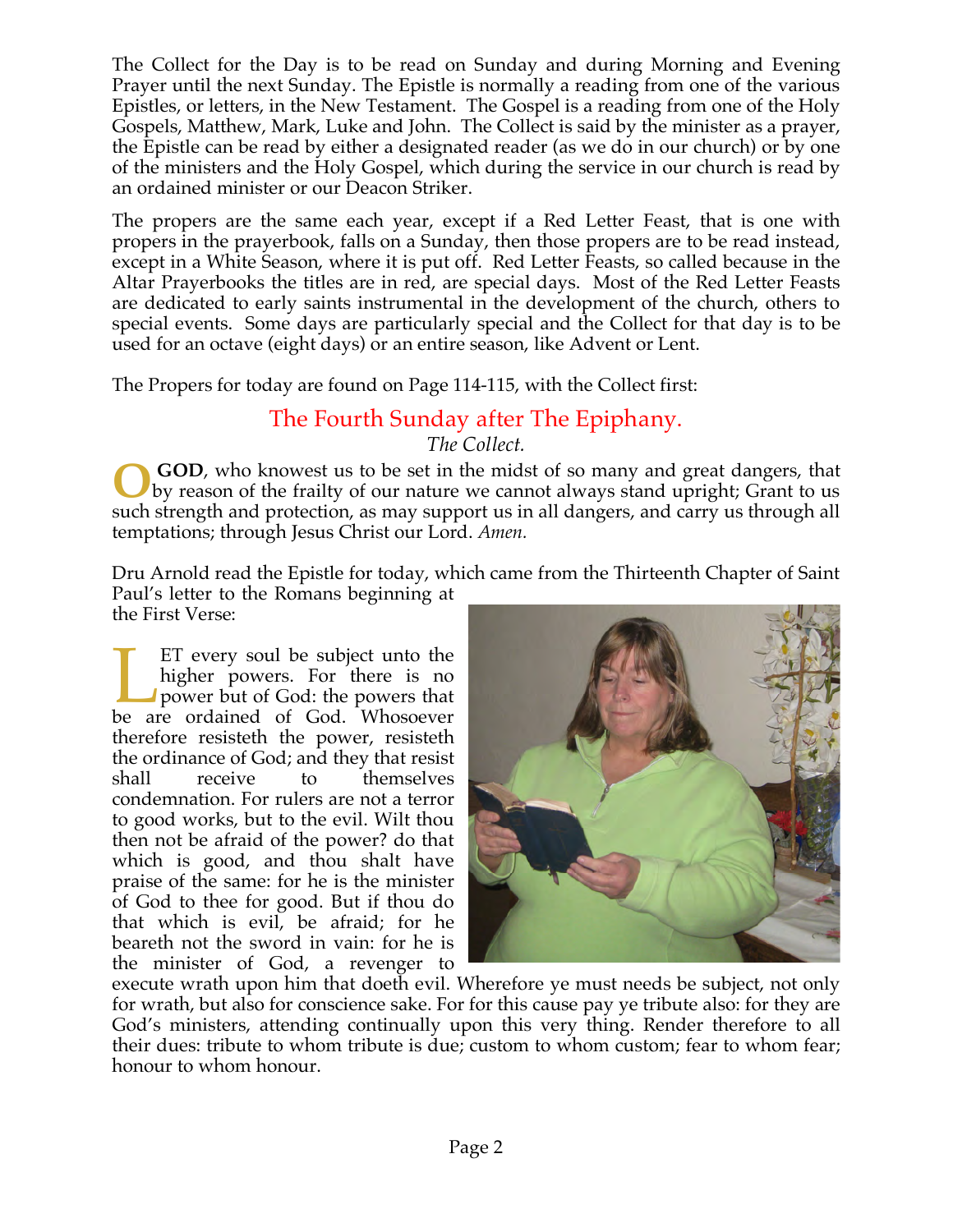Deacon Striker Jack Arnold read the Holy Gospel for today which came from the Eighth

Chapter of the Gospel of St. Matthew beginning at the First Verse.

HEN he was come down from the mountain, great multitudes followed him. And, behold, there came a leper and worshipped him, WHEN he was come down from the mountain, great multitudes followed him. And, behold, there came a leper and worshipped him, saying, Lord, if thou wilt, thou canst make me clean. And Jesus put forth his hand, and touched him, saying, I will; be thou clean. And immediately his leprosy was cleansed. And Jesus saith unto him, See thou tell no man; but go thy way, shew thyself to the priest, and offer the gift that Moses commanded, for a testimony unto them. And when Jesus was entered into Capernaum, there came unto him a centurion, beseeching him, and saying, Lord, my servant lieth at home sick of the palsy, grievously tormented. And



Jesus saith unto him, I will come and heal him. The centurion answered and said, Lord, I am not worthy that thou shouldest come under my roof: but speak the word only, and my servant shall be healed. For I am a man under authority, having soldiers under me: and I say to this man, Go, and he goeth; and to another, Come, and he cometh; and to my servant, Do this, and he doeth it. When Jesus heard it, he marvelled, and said to them that followed, Verily I say unto you, I have not found so great faith, no, not in Israel. And I say unto you, that many shall come from the east and west, and shall sit down with Abraham, and Isaac, and Jacob, in the kingdom of heaven. But the children of the kingdom shall be cast out into outer darkness: there shall be weeping and gnashing of teeth. And Jesus said unto the centurion, Go thy way; and as thou hast believed, so be it done unto thee. And his servant was healed in the selfsame hour.

#### *Sermon – Time and Action*

Today's sermon brought the Collect, Epistle and Gospel together and is partly



contained in the forewords above.

Consider these words from the Collect:

… who knowest us to be set in the midst of so many and great dangers, that by reason of the frailty of our nature we cannot always stand upright; Grant to us such strength and protection, as may support us in all dangers, and carry us through all temptations …

In the Collect, we acknowledge that God knows the dangers, toils and snares with which we must contend, which so often keep us from the upright acknowledgement and defense of that which is true and

correct. With these infirmities, our only hope is that certain hope of his help to support us, not to get out of the problems, but to make our way through them to His Glory.

Christianity is not a solitary religion, one all about the individual, though it certainly depends on individuals as part of the Team lead by Christ to carry it out. God has given each of us varying talents and varying capabilities. We must each of us do that for the Church that which we do better than others and respect those who we work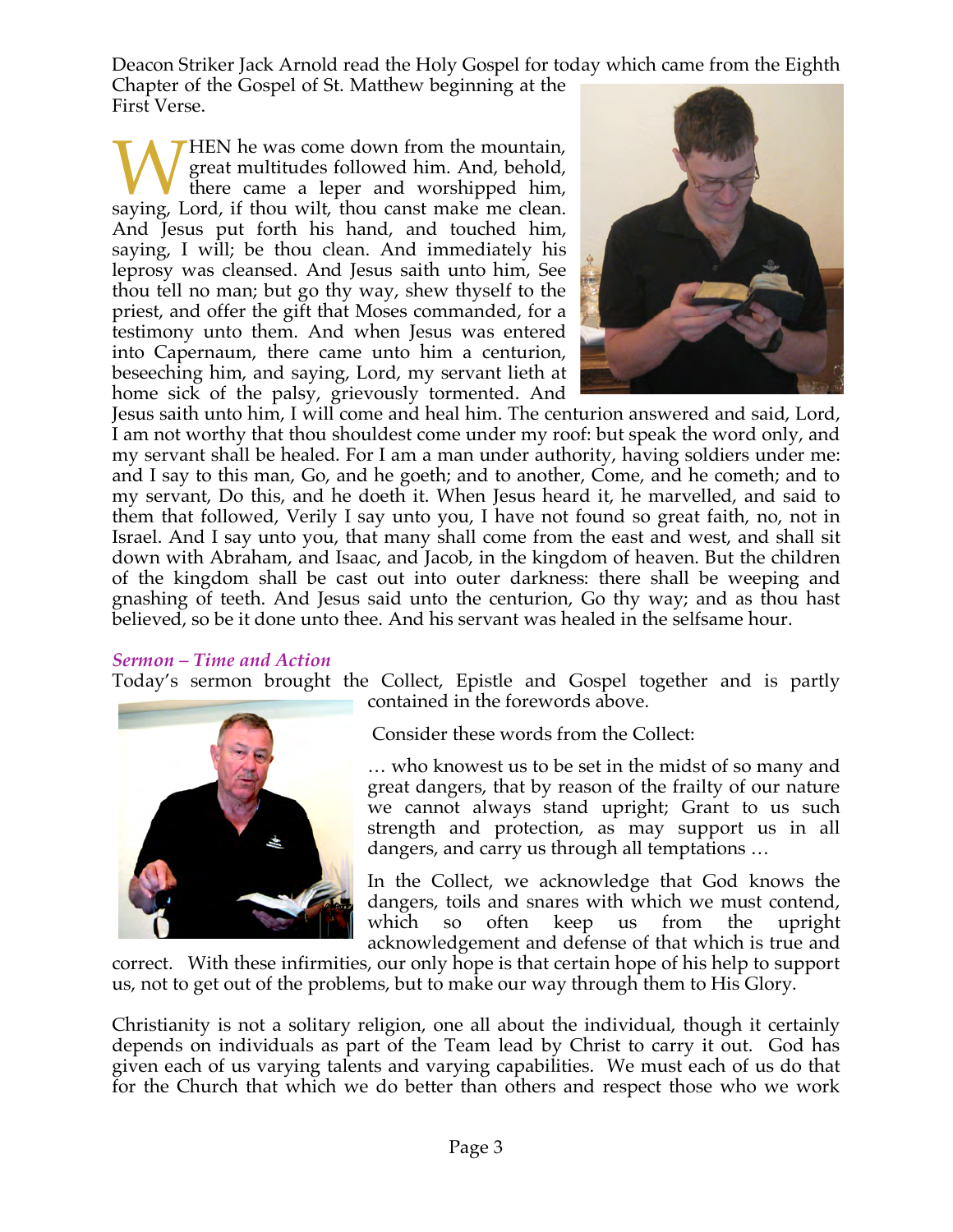with. No power comes from God, leaders who lead with His Will in mind must be accorded the respect they are due by virtue of their position. They must also lead with His Will in mind, for a leader following the Prince of Darkness is not worthy of respect or followership. We must put faith in those to who faith is due.

Faith, and acting on it, is what Christianity is all about. Christ's faith accounts us as perfect before God because of His Actions. The centurion of this week's Gospel is a symbol of faith and what appears to be inaction is his action. He is also the person for whom our parish draws its name. The centurion was the basic leader symbol of the Roman Empire. A group of eight to ten soldiers was lead by a Contubern. Ten Contubernium formed a Centuria, which was lead by a Centurion. Six to ten of these formed a Cohort, also led by a Centurion. He was an important man, able to reward or punish at will. He knew power and how to wield it.

When the centurion came to Jesus, he knew who He was and His Power. When the centurion to Jesus of his servant's illness, the centurion knew all Jesus had to do was will the wellness and it was done.

There was no question in his mind, the centurion knew Jesus. His action was the seeming inaction of acknowledging his unworthiness and telling Jesus, "I am not worthy that thou shouldest come under my roof: but speak the word only, and my servant shall be healed."

We are all unworthy. The best of us is no worthy that He should come under our roof; yet we know if He will speak The Word only, our souls shall be healed and all will be accounted well before God. That is all He asks, "Let Me speak The Word only."

#### *Bishop Ogles' Sermon*

We are oft fortunate to get copies of Bishop Jerry's sermon notes. Today is one of those



Sundays. Today we get a brilliant analysis of a portion of the Gospel according to Mark for this week:

# **Fourth Sunday after Epiphany 29 January 2012 Anno Domini**

 "*And straightway he constrained his disciples to get into the ship, and to go to the other side before unto Bethsaida, while he sent away the people. And when he had sent them away, he departed into a mountain to pray. And when even was come, the ship was in the midst of the sea, and he alone on the land. And he saw them toiling in rowing; for the wind was contrary unto them: and about the fourth watch of the night he cometh unto them, walking upon the sea, and would have passed by* 

*them. But when they saw him walking upon the sea, they supposed it had been a spirit, and cried out: For they all saw him, and were troubled. And immediately he talked with them, and saith unto them, Be of good cheer: it is I; be not afraid. And he went up unto them into the ship; and the wind ceased: and they were sore amazed in themselves beyond measure, and wondered. For they considered not the miracle of the loaves: for their heart was hardened. And when they had passed over, they came into the land of Gennesaret, and drew to the shore. And when they were come out of the ship, straightway they knew him, And ran through that whole region round about, and began to carry about in beds those that were sick, where they heard he was. And*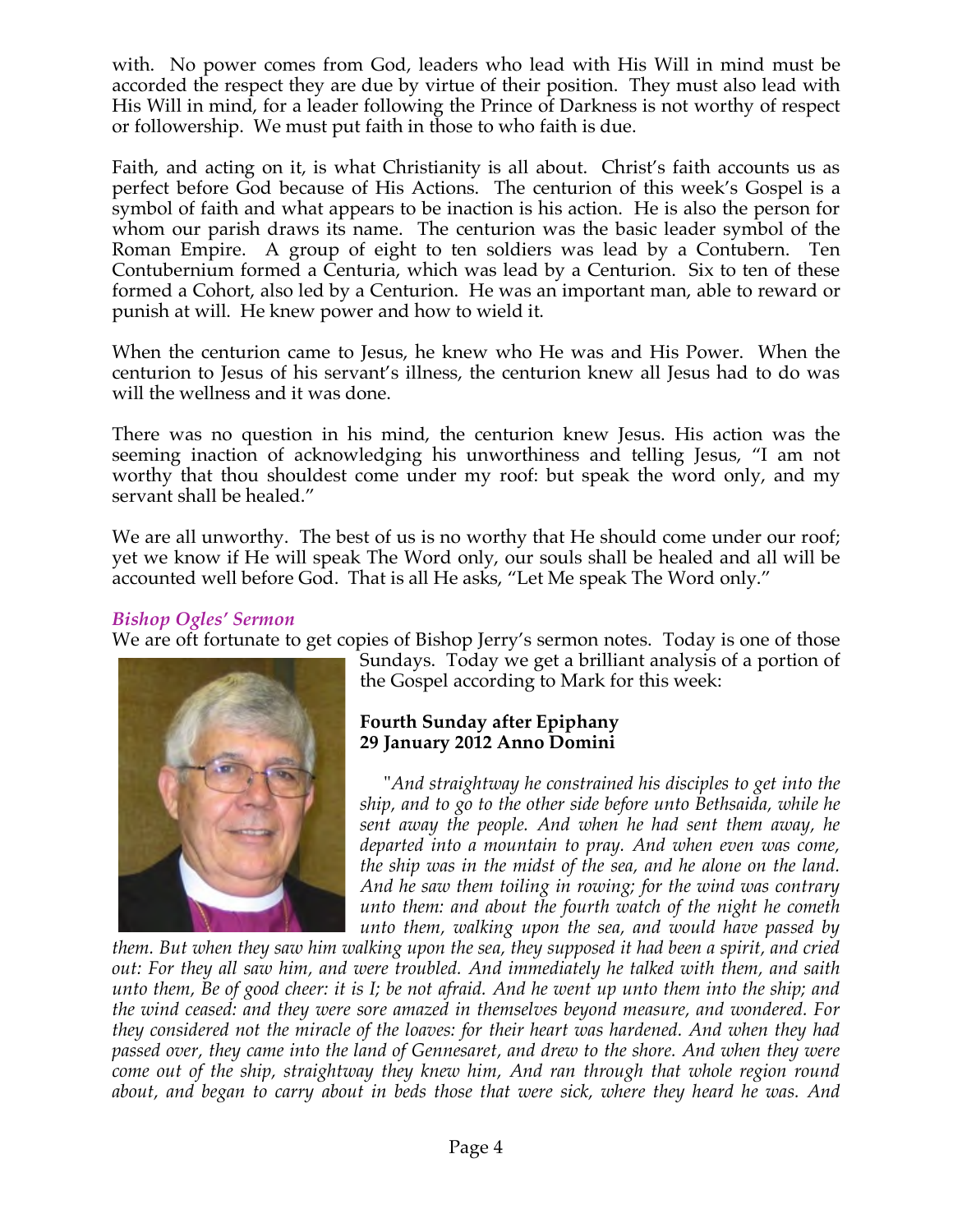*whithersoever he entered, into villages, or cities, or country, they laid the sick in the streets, and besought him that they might touch if it were but the border of his garment: and as many as touched him were made whole*." (**Mark 6:45-56**)

#### **The Collect**

#### *The Fourth Sunday after the Epiphany*

**GOD**, who knowest us to be set in the midst of so many and great dangers, that by reason of the frailty of our nature we cannot always stand upright; Grant to us such strength and protection, as may support us in all dangers, and carry us through all temptations; through Jesus Christ our Lord. *Amen.* **O**

The Collect for the  $4<sup>th</sup>$  Sunday after Epiphany is a model prayer constructed in the manner in which we should all pray. Acknowledging the fact that God knows our present circumstances in trials and temptations, He allows us to struggle against the elements until we are forced to petition His intercession. The prayer states our case but does not plead that we be spared trials and temptations but, to the contrary, implores only that God will strengthen us for the trail and fortify us against every temptation. This will make our souls grow muscle in enduring the abuse of the world and in overcoming the temptation of the devil. The text fits perfectly the attributes of the Collect as the disciples find themselves in a great mess at Sea. In the darkest hour, Jesus comes to them and calms the angry billows. He demonstrates His Sovereignty over His Creation in defying the nature of the water upon which He walks.

 I have wondered how any man could question the existence of God in light of all evidence in nature, in history, in science that screams that such doubters are liars. I truly doubt that there are genuine atheists. I believe the wicked know there to be a God but refuse to acknowledge the fact because they wish to continue in their self-wills to travel by their own darkened lights. Many years ago, an old man lay desperately ill in bed. He was a wicked old man who did not believe in God. Over his bed he had written `God is NOWHERE!' One day a little granddaughter came into the bedroom to see him. She was just learning to read so he asked her to try to read what was written over his bed. Slowly she began, and what she read was: "God….is…NOW HERE!" God is now here. In her innocent and childlike mind, there was no possibility for the sign to read otherwise. The old man trembled. For the first time he had to admit that there is a God. This points to our first cardinal principle in Creation – "*In the beginning, GOD*!" We should not be surprised that the One who created the waters should also WALK upon the waters!

 Jesus has been speaking to the multitudes that He miraculously fed with bread. They now attempt to take Him by force and make Him their king. We are not frankly told that the disciples were also complicit with the desires of the multitude in a common response to mob rule, but there is some hint that at least something had caused Christ to send them across the Sea apart from the multitudes. We are told in the middle of the text today: "*For they considered not the miracle of the loaves: for their heart was hardened.*" Men will most often opt to the blessings of the `here and now' to the detriment of the blessings of the `yonder and eternal.' The multitudes considered the guarantee of bread without labor as the ultimate goodness. History has proven that even the wealthy that labor not end in gluttony and die in misery. "*For even when we were with you, this we commanded you, that if any would not work, neither should he eat*." (**2 Thess 3:10**) – a fitting rebuke to the welfare mentality pervading our land.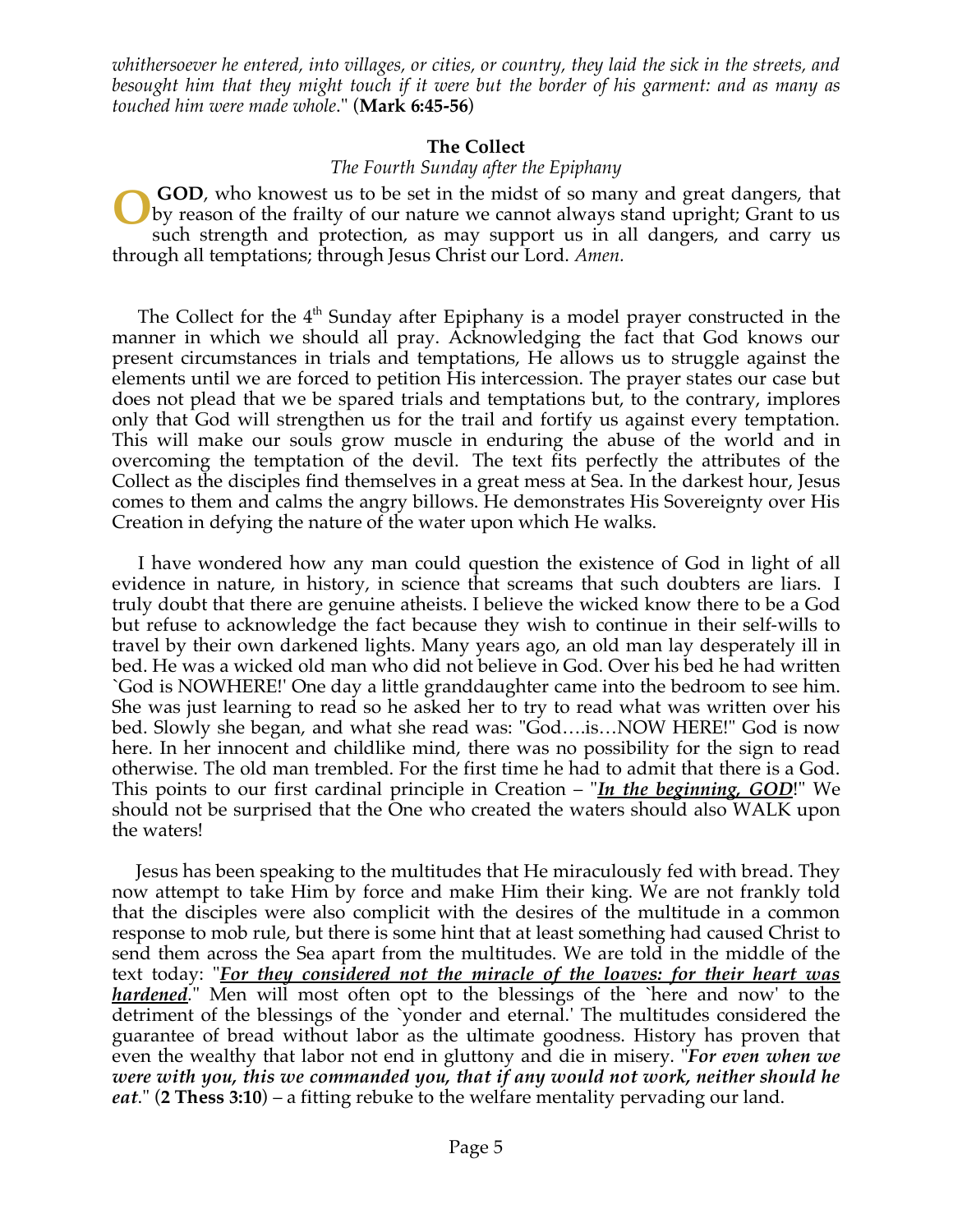"*And straightway he constrained his disciples to get into the ship, and to go to the other side before unto Bethsaida, while he sent away the people.*" After the tumult with the multitudes, Christ sent His disciples apart to cross the Sea of Galilee (Tiberius). He perhaps did so for two reasons: 1) He sent them intentionally into a brewing storm to test a faith which may have been lacking in the attempt of the multitudes to make Him an earthly king. 2) He desired to separate them from the passions of the world manifested in the desires of the crowd. "*Wherefore come out from among them, and be ye separate, saith the Lord, and touch not the unclean thing; and I will receive you*," (**2 Cor 6:17**) Have you, as well, separated yourself from the crowd mentality being influenced in the styles and labels of even the clothes you wear, the places you go, the friends you keep, and the wickedness in which they call you?

 "*And when he had sent them away, he departed into a mountain to pray.*" When I was a child, I grew up in the shadow of a great mountain (Fort Mountain). It struck a stark contrast to the surrounding terrain, and was sometimes obscured by clouds. During the heat of the summer months, I would look to the mountain and hope that I could go to the top where the air was cool and pristine. It would have been a place apart from the heat and throbbing's of everyday life. As you ascend that mountain, the entire world begins to recede to a distant blur. The higher you climb, the less human traffic surrounds you. You feel closer to God as you stand there on top of Fort Mountain and, indeed, you are. To be apart from the body of civilization is to be a step closer to God. And so Christ sought the solitude of the mountain for the purpose of prayer. He could have prayed below among the people, but He sought a PLACE WHERE His prayers would be a personal Communion with His Father. He also would have a commanding view of the Sea and all who travelled in ships across the Sea.

 "*And when even was come, the ship was in the midst of the sea, and he alone on the land.*" When we begin to be too self-righteous or doubtful, God will often send us into peril, seemingly apart from Himself, so that we may learn of our complete dependence upon Him. He may send storms into our lives to challenge our faith and, once overcome by faith, made stronger. In the text before us, He has sent His disciples across the Sea and into a storm of His making. He withholds the terrifying winds until the ship is in the very center of the Sea, yet, His watchful eye, as that of a mother eagle, is on us all along from the mountaintop. He is alone in His solitude, while we are on our own strength in the center of a storm together with our company of doubters. "*And he saw them toiling in rowing*." It would be akin to a father watching his young child, the apple of his eyes, toiling to build a sand castle but using dry sand, and becoming all the more frustrated with each collapse.

 "….*for the wind was contrary unto them*." When we sail the seas of life under our own strength, the winds of the world will always be contrary to us. As Christian has no power to control the winds, but he certainly has the power to adjust the sails so that he travels a good route and not one into destruction. Quite normally, we must sail against the wind!

 "….*and about the fourth watch of the night he cometh unto them, walking upon the sea, and would have passed by them.*" Not only was the little ship in the very midst of the sea, it was also during the very midst of darkness. The fourth watch would have been three o'clock in the morning. The greatest darkness is just before dawn. "….*weeping may endure for a night, but joy cometh in the morning*." (**Psalms 30:5**)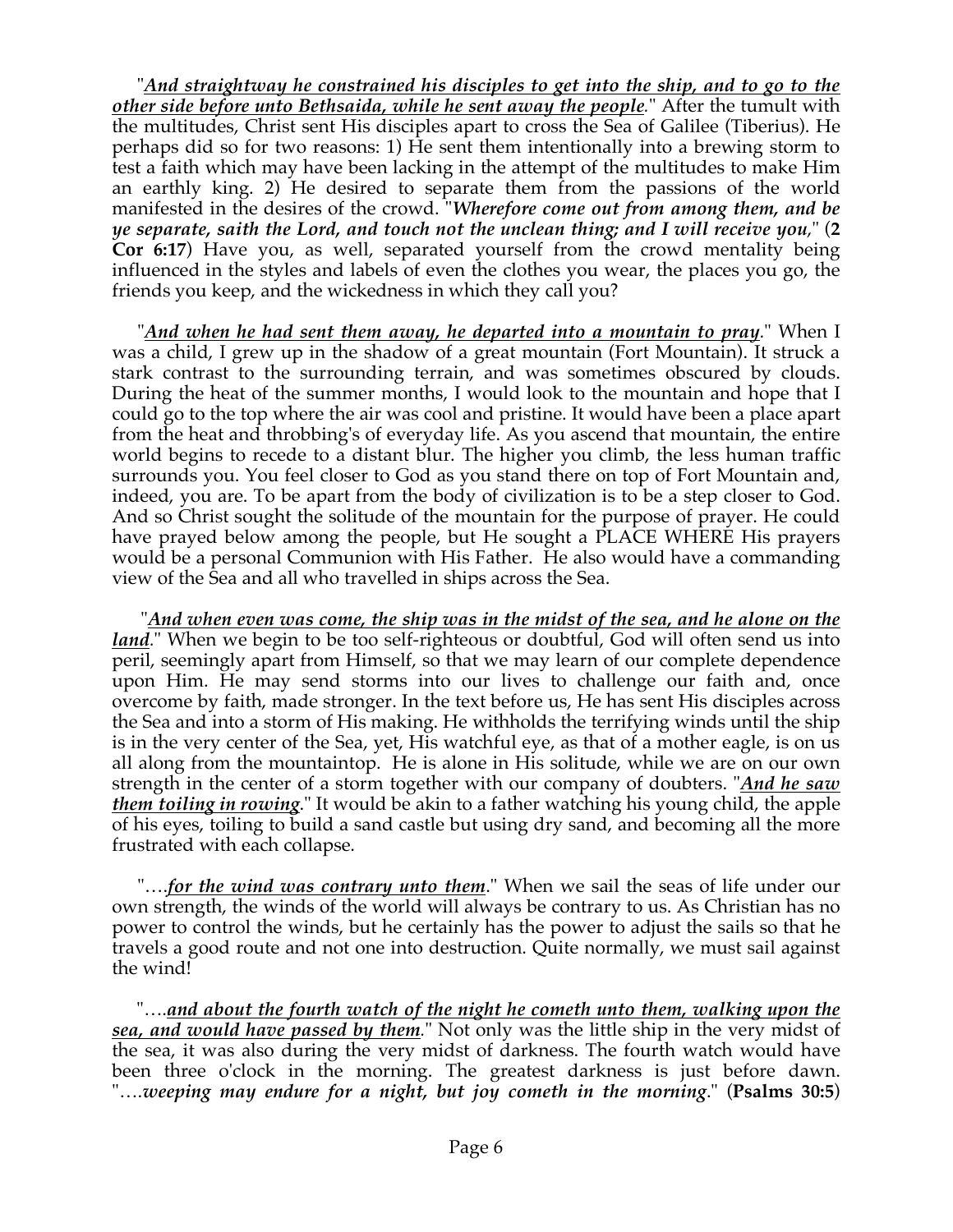There is a beautiful morning coming whose splendor shall rend the eastern sky as we shall behold the Sun of Righteousness arise on the Sea of our Storms. When the peril of the disciples seemed greatest, and their power to overcome that peril the very least, along comes a sight that should have cheered them, but, instead, it struck terror in their doubtful hearts – Jesus walking on the Sea. He was not walking with great care, but casually as a pedestrian on the seashore. Would they know the object of their salvation as He passed by? Have you always recognized His guiding and helping hand in the midst of your own storms? What would have happened had the He simply passed them by? My mother used to sing a beautiful old hymn that made me wonder about its meaning. Now I understand:

> *Pass me not, O gentle Savior, Hear my humble cry; While on others Thou art calling, Do not pass me by.*

*Refrain*

*Savior, Savior, Hear my humble cry; While on others Thou art calling, Do not pass me by.*

*Let me at Thy throne of mercy Find a sweet relief, Kneeling there in deep contrition; Help my unbelief.*

*Refrain*

*Trusting only in Thy merit, Would I seek Thy face; Heal my wounded, broken spirit ,Save me by Thy grace.*

*Refrain*

*Thou the Spring of all my comfort, More than life to me, Whom have I on earth beside Thee? Whom in Heav'n but Thee?*

*Refrain*

 The hymn was written by dear Fanny Crosby, blind from childhood, but full of the vision of the Lord. Unfortunately, we not only fail to seek the face of the Lord in our hard troubles, but do not even recognize Him when He draws near.

 "*But when they saw him walking upon the sea, they supposed it had been a spirit, and cried out: For they all saw him, and were troubled.*" Are we in the same boat with King Herod who was troubled at the news of His Coming? Do we mistake God to be a malevolent spirit? Does He often "get in the way" of our own `free wills?' He is the very source of the salvation of those men in the midst of a storm, in the midst of the Sea, and in the very midst of darkness – yet, His coming terrifies them. They "cried out" in terror. Men are often willing to believe in ghosts that do not exist, and deny the God that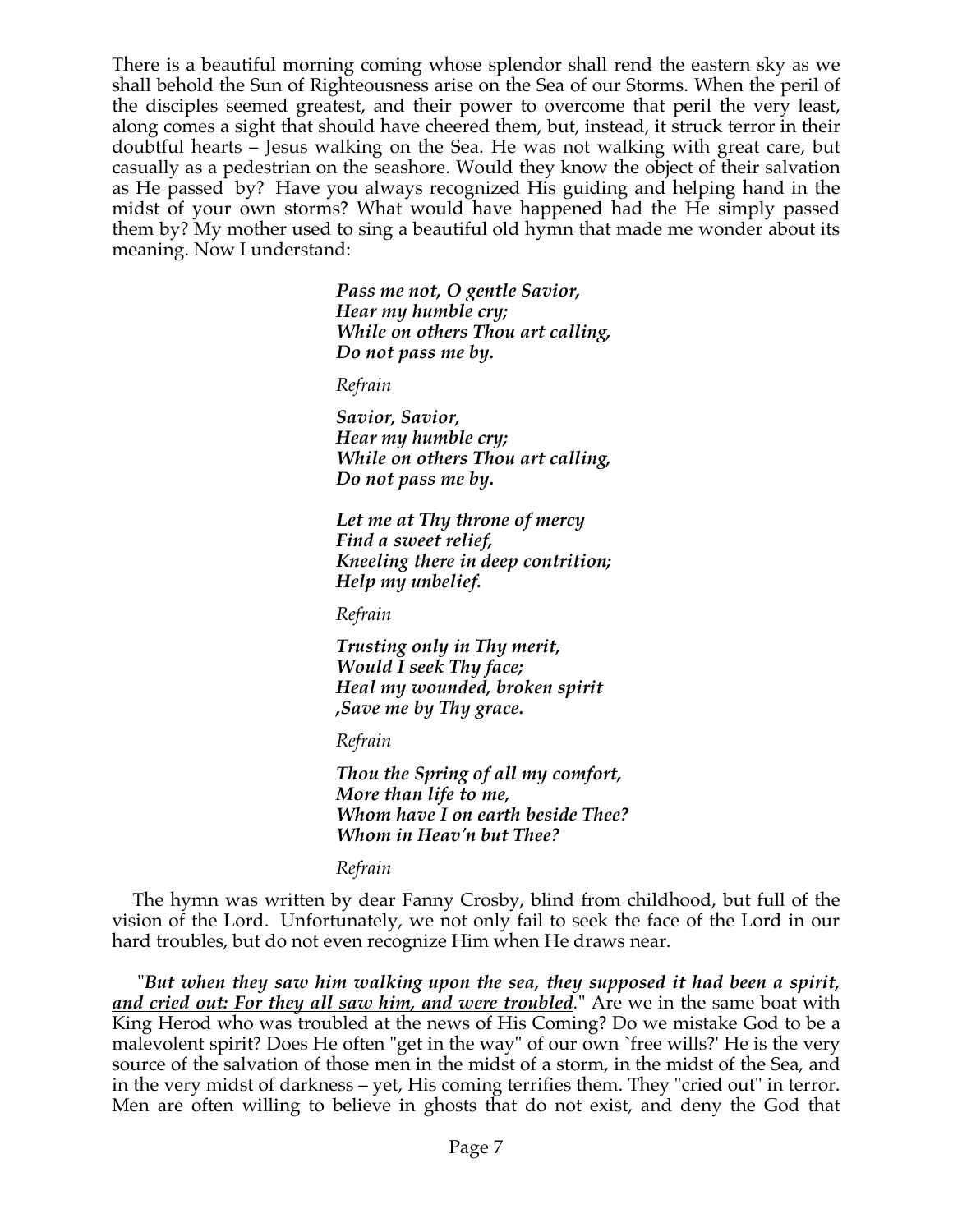DOES! "*For they all saw him, and were troubled.*" There shall come a Day when "*every eye shall behold Him*" – some in fear and trembling, and others with joy. Which shall it be for you, friend?

 Christ will not leave us to fester in our fears. He speaks to us out of the midst of the storm: "*And immediately he talked with them, and saith unto them, Be of good cheer: it is I be not afraid* " If it be Christ, there is always cause for us to be of good cheer and not possessed of fear. Fear is unbecoming of a Christian. Though `fear of the Lord is the beginning of wisdom' (**Ps 111:10**), we are not to make our beds in fear. When we have reached the security of the Ark of Christ, our fears of the flood shall cease.

 "*And he went up unto them into the ship; and the wind ceased: and they were sore amazed in themselves beyond measure, and wondered.*" Yes, it is amazing how soon the storms subside when Christ steps into the little ark of our hearts. The storm ceased immediately when Christ stepped in. They still wondered at the miraculous event. "*For they considered not the miracle of the loaves: for their heart was hardened.*" This verse remains somewhat of a mystery to me, but I believe it does suggest their complicity with the multitudes in making Christ an earthly king. Their hearts were hardened at the miracle of bread. The result of that miracle was that the crowd wanted to take Him by force and make Him king. Jesus separated His disciples at that time from the crowds and sent them into a storm. I believe this is the right explanation for their hardened hearts. Have you, too, hardened your heart against the Lord when you did not follow His Will but insisted on your own free will (that is never the will of God)?

 "*And when they had passed over, they came into the land of Gennesaret, and drew to the shore*." We are given further description of this moment in the Gospel of St John: "*Then they willingly received him into the ship: and immediately the ship was at the land whither they went*." (**John 6:21**) When Christ is with us, we are immediately at the place we are supposed to be!

 "*And when they were come out of the ship, straightway they knew him,*" that is, those people on the shore. Often it is the profane and lost who may recognize Christ more readily than those who should know Him best. At first sight, the people on the shore KNEW Him!

 "*And ran through that whole region round about, and began to carry about in beds those that were sick, where they heard he was. And whithersoever he entered, into villages, or cities, or country, they laid the sick in the streets, and besought him that they might touch if it were but the border of his garment: and as many as touched him were made whole*." The faith of these people on the shore was a shallow faith that extended only to the physical needs of their diseased, but even a shallow faith is far better than no faith at all. That kind of faith will, in the least, profit them in this world, but may fall short of profiting them in eternity. They desired to only touch His garment to be healed – and they WERE healed thereby. Their faith in His power to heal was not in His garment, but in Him alone – and that is where our faith should be centered – not simply for blessings in the life, but more so for blessings in the life to come. At every petty need, do you trouble God for relief? How often do you simply pray a prayer solely to thank Him for His grace and benefits and ask nothing more than that His Will be done? The Lord's Prayer is a good place to start if you are unaware as to form.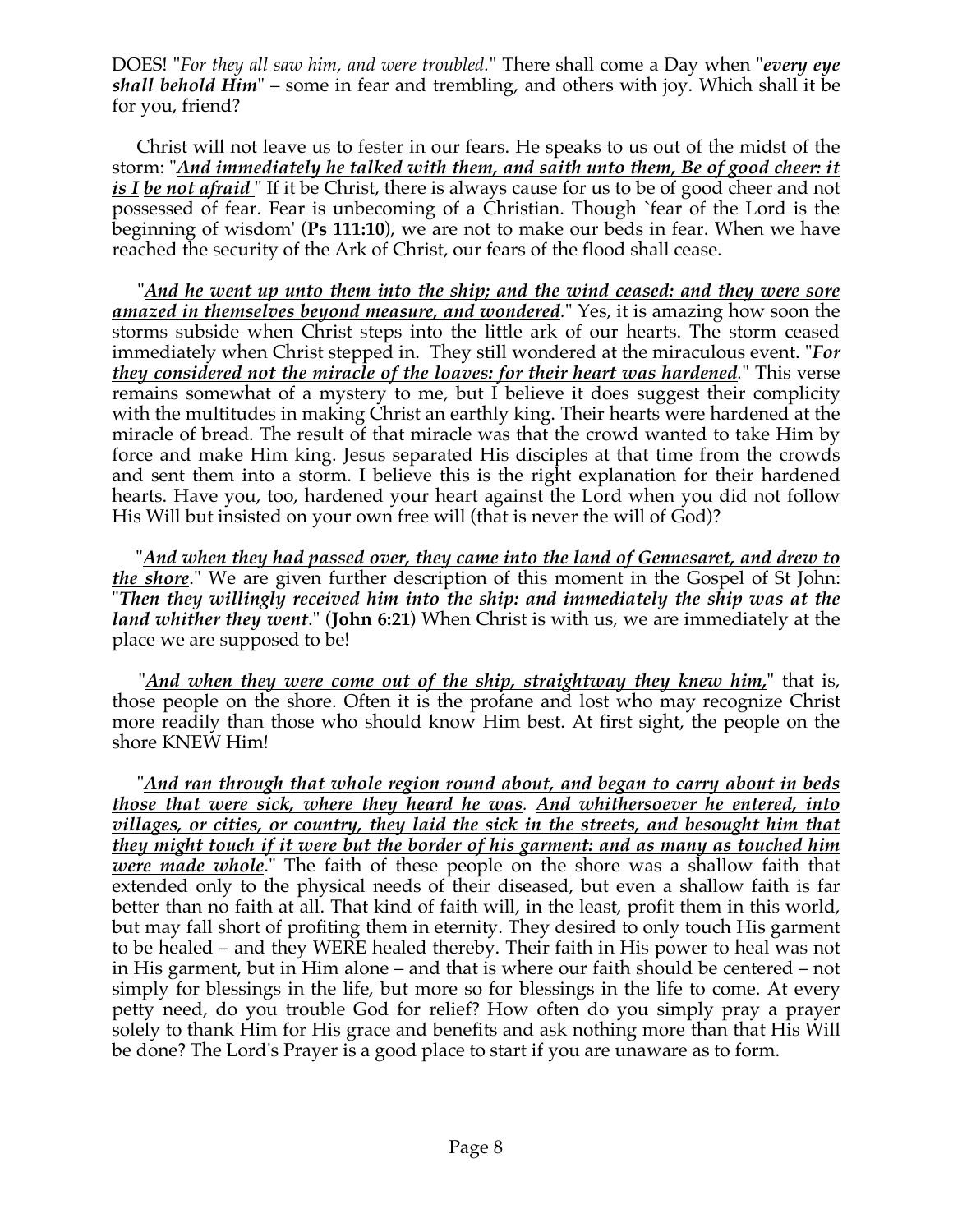# *Bishop Dennis Campbell's Sunday Sermon*

As is oft the case, we are honored to present Bishop Dennis' Sunday sermon presented



to his parish. Dennis has an excellent command of scripture and is able to present it in a manner which is completely understandable to the rest of us. This year's sermons are drawn from the book of Psalms, or, as it is known by Anglicans, "*The Psalter*" which begins on page 343 of the Book of Common Prayer.

**Joyful in the Lord -** Psalm 66 Fourth Sunday after Epiphany 29 January 2012

Psalm 66

**MAKE** a joyful noise unto God, all ye lands:

2Sing forth the honour of his name: make his praise glorious.

3Say unto God, How terrible art thou in thy works! through the greatness of thy power shall thine enemies submit themselves unto thee.

4All the earth shall worship thee, and shall sing unto thee; they shall sing to thy name. Selah.

5Come and see the works of God: he is terrible in his doing toward the children of men.

6He turned the sea into dry land: they went through the flood on foot: there did we rejoice in him.

7He ruleth by his power for ever; his eyes behold the nations: let not the rebellious exalt themselves. Selah.

8O bless our God, ye people, and make the voice of his praise to be heard:

9Which holdeth our soul in life, and suffereth not our feet to be moved.

10For thou, O God, hast proved us: thou hast tried us, as silver is tried.

11Thou broughtest us into the net; thou laidst affliction upon our loins.

12Thou hast caused men to ride over our heads; we went through fire and through water: but thou broughtest us out into a wealthy place.

13I will go into thy house with burnt offerings: I will pay thee my vows,

14Which my lips have uttered, and my mouth hath spoken, when I was in trouble.

15I will offer unto thee burnt sacrifices of fatlings, with the incense of rams; I will offer bullocks with goats. Selah.

16Come and hear, all ye that fear God, and I will declare what he hath done for my soul.

17I cried unto him with my mouth, and he was extolled with my tongue.

18If I regard iniquity in my heart, the Lord will not hear me:

19But verily God hath heard me; he hath attended to the voice of my prayer.

20Blessed be God, which hath not turned away my prayer, nor his mercy from me.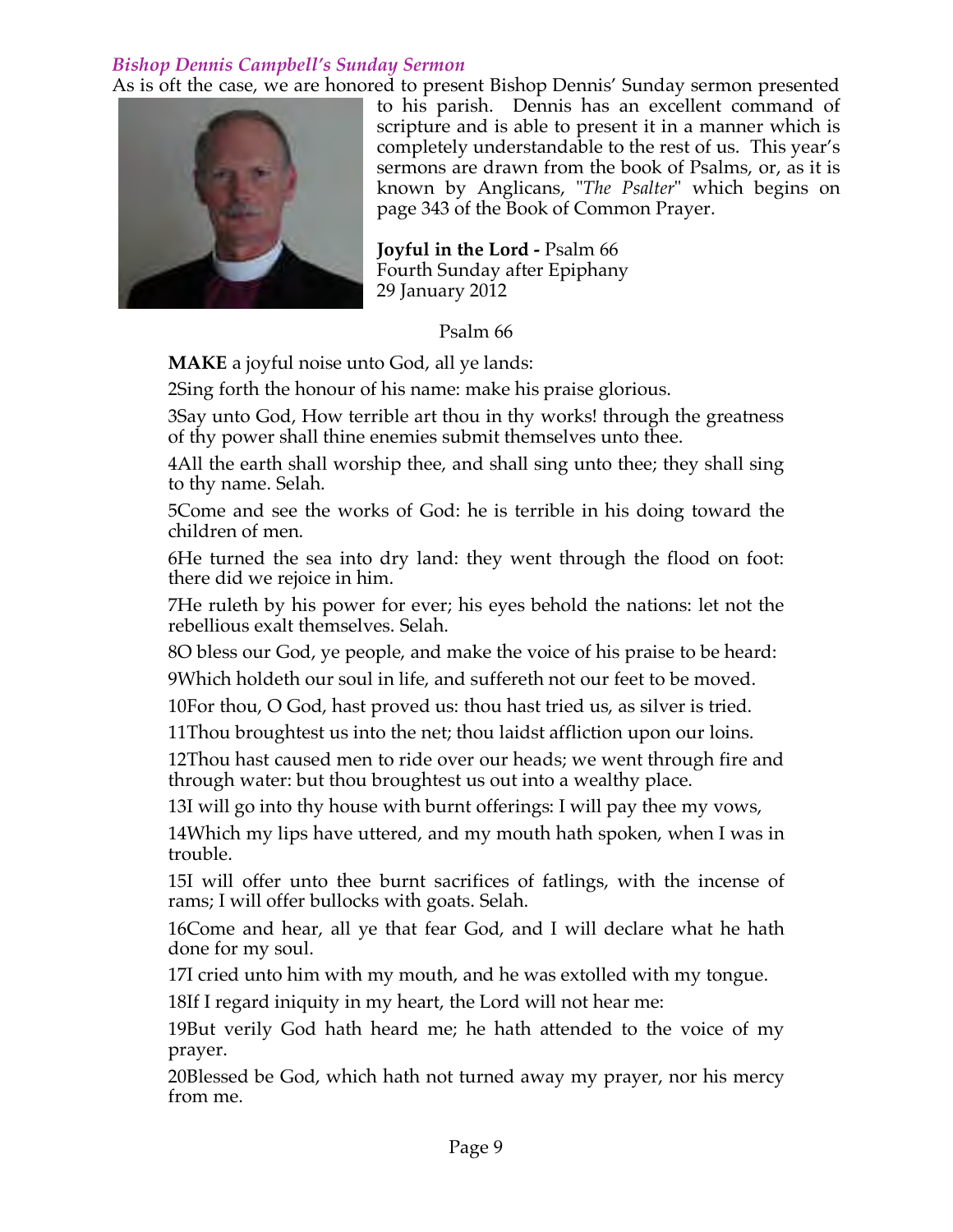Psalm 66 is a beautiful and generous invitation from God. Its theme is well stated in its very first words, "O Be joyful in God." It is an invitation to enter into the source and being of all that is real and true and beautiful, and joyful in this life and forever; God I said God is the source of all the is beautiful. Most of us have noticed that as Western culture gets further from God its art becomes more ugly. It is no accident that a culture attempting to base itself on Christian values gave the world Handle's "Messiah", while a culture attempting to "free" itself of Christianity gave the world "Purple Haze." Debussy was not a Christian, but he lived in a culture still shaped by Christian values, and you can hear that in his music. Much Rap is the unmusic of a culture that has no memory or desire for Christian values, and you can hear that in it. We see this pattern followed throughout culture, from economics to interpersonal relationships. In economics, people are reduced to wage slaves making useless products people only want because they have been told to by manipulative advertisments. Work, in this kind of setting, becomes ugly because there is very little beauty in working on an assembly line to make overpriced toys that will soon break, wear out, or need to be replaced due to planned obsolescence.

Let's look at interpersonal relationships. Our culture likes to congratulate itself on the way it values people, yet interpersonal relationships are shallow and fluid because people are not willing to make serious commitments to other people. Commitment is viewed as inhibiting personal freedom, meaning, and self fulfillment. We can't let other people get in the way of our self fulfillment, so we drift in and out of relationships on the basis of whether we find them useful or not, based on the question, "do they meet my needs." In this system people become tools and toys for our own amusement and use. That's ugly. There is no beauty in it. It is selfish and abusive and cruel. But what else can we expect in a culture that teaches us to love ourselves rather than to love God with all our heart, soul, and mind, and our neighbor as ourselves?

In contrast to what we see in this fallen world, Scripture teaches us work can be meaningful and relationships can be happy and lasting sources of joy, when pursued according to God's wisdom given to us in the Bible. His ways are the ways of life, His laws are more valuable than gold, His truth sets us free. We can "Be joyful in God" because in the there is joy in God.

Psalm 66 is especially appropriate for the Fourth Sunday after Epiphany because we continue to celebrate the revelation of Christ to the Gentiles, and Psalm 66 invites all people, Jews and Gentiles, into the joy of the Lord. "O Be joyful in God **all ye lands**." We see this invitation repeated several times in the Psalm. "All the world shall worship thee." "O come hither and behold the works of God." "O praise our God, ye peoples." There is not one person who is excluded from this invitation. It is not for Jews alone; not for "religious" people alone, not just for "good" people, or rich people, or poor, or male, or female people. It is for all people in all places in all times. Thus, our Lord Himself said in our reading from Matthew, "many shall come from the east and the west, and shall sit down with Abraham, Isaac, and Jacob, in the kingdom of heaven." It was Christ Himself who commissioned His Church to send His invitation around the world, saying, "Go ye therefore and teach **all nations**." "Nations" does not refer to political entities. It refers to groups and families of people. In Greek, it is the word from which we get our English word, "ethnic," so the invitation is to all people of every ethnicity, every race, tribe, language, nationality, and identity. It is a major part of the Church's mission to invite them to receive the forgiveness of sins in Christ, and peace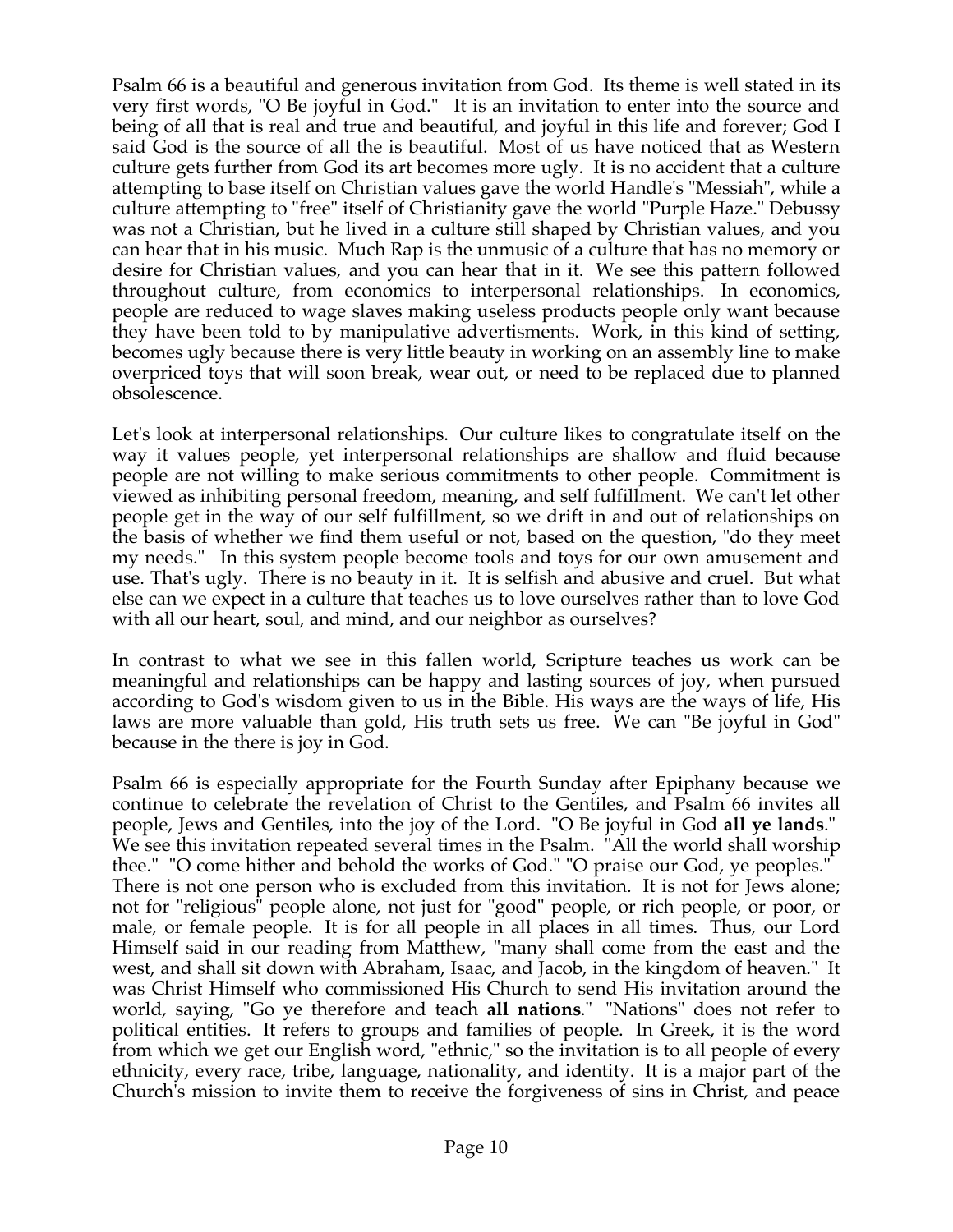with God through the blood of His cross. Christ invites all to dwell in God and to walk with others in a new Kingdom and a new humanity that is a foretaste of the oneness with God and each other we will enjoy forever in Heaven.

Verses 5-11 of the Psalm recount what God has done for Israel as an example of what God wants to do for all people. Specifically, they retell the story of God delivering the Hebrews from their slavery in Egypt, and bringing them into the land of Canaan. Yes, God allowed ancient Egypt to oppress Israel for a while. He allowed men to ride over their head; they went through fire and water (vs. 11). But He also parted the sea so they could go through on dry land (5) and brought them into a place where they could live life as God intended all mankind to live, in peace and freedom and righteousness. Verse 11 describes this place as a "wealthy" place, meaning a place of joy and wealth in the soul.

The Church has always seen the Exodus as a picture of the spiritual freedom purchased for God's people in Jesus Christ. We also see the work of Christ implied throughout Psalm 66. We rejoice in God because Christ is our joy. He parted the water for Israel and He baptized us into Himself as He baptized Israel in the sea. He is the Passover Lamb whose blood saves His people from the destroyer. He brings us out of the slavery and oppression of sin into a wealthy place that is not defined by political or geographical boundaries, but by His love and peace and grace, for He Himself is our dwelling place now and forever. Had this Psalm been written in the New Testament era it would have explicitly recounted Christ's life and death and resurrection. As it is, these events are implied throughout the Psalm. We may always find this Christological meaning in the Psalms.

God brought Israel out of Egypt to invite all people to learn of Him through the Jews. Christ died on the cross "that whosoever believeth in Him should not perish, but have everlasting life." These things are for all people. These things are for "whosoever believeth." But Psalm 66 also tells you what He wants to do for you individually, what He wants to do for your soul (14). He hears your prayers according to verse 17, which is the same as saying He welcomes and receives you. He does not cast out your prayers and He does not cast you out of His presence. Some of the greatest words ever heard by human ears or read by human eyes are the words of Christ found in John 6:37, "him that cometh to me I will in no wise cast out." This MAN, Christ Jesus, who is God incarnate, who created and sustains this vast universe and also the unseen spiritual worlds we can only glimpse in Scripture but which are more vast and real and solid than the one we see, wants to hear your prayers, wants your love, wants your fellowship, and wants to bless you in ways that go exceeding abundantly beyond all that you are able to ask or think (Eph. 3:20). He has invited you to come to Him, and has promised that He will receive all who come to Him. He will hear your prayer.

He will not turn His mercy from you. David, for all his accomplishments and success, was a sinner whose only hope was the mercy of God. He was just like the rest of us, for all humanity is united in sin, and the only hope for receiving anything good from God is to receive it as a free gift from Him. A few moments ago I quoted the words of Christ, "him that cometh to me I will in no wise cast out." Now I turn your attention to the last verse of Psalm 66, "Praised be God who hath not cast out my prayer, **nor turned His mercy from me**." God does not turn His mercy away from those who come to Him in Biblical faith. He is always ready to receive penitent sinners. He is always ready to forgive, always ready to bless, always ready to pardon and absolve "all those who truly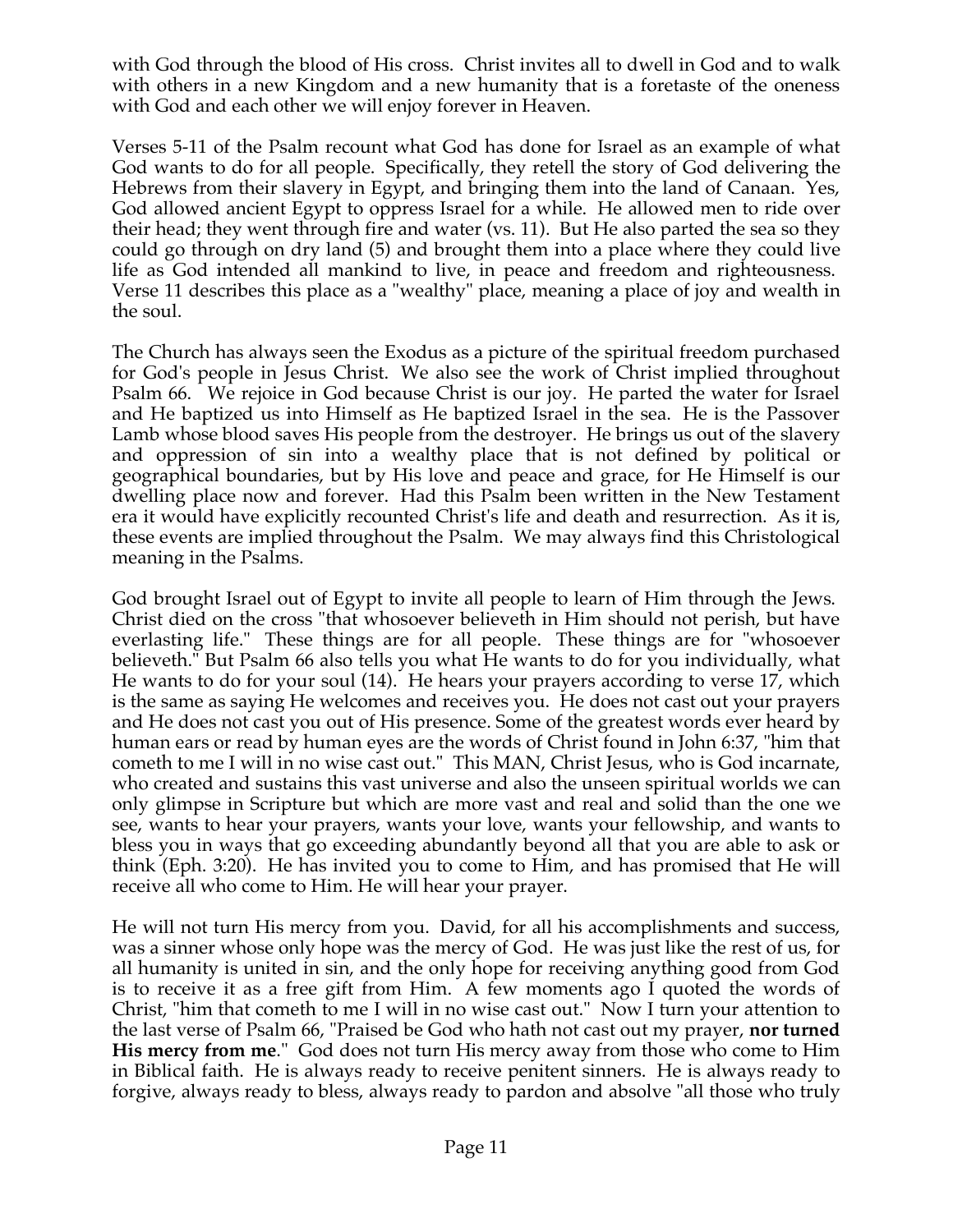repent and unfeignedly believe His holy Gospel." He died on the cross to bring His mercy to you. He will never take it away from those who truly want it.

"Wherefore let us beseech Him to grant us true repentance, and His Holy Spirit, that those things may please Him which we do at this present; and that the rest of our life hereafter may be pure and holy; so that at the last we may come to His eternal joy; through Jesus Christ our Lord. Amen."

- tR. Dennis Campbell Bishop of Diocese of Virginia Rector, Holy Trinity Anglican Orthodox Church Powhatan, Virginia www.HolyTrinityAnglicanOrthodoxChurch.org www.lifeinthescriptures.blogspot.com

#### *New Nametags*

We had no new nametags today.

#### *After Church Hospitality*

Today we had no snacks as once again no one notified Jack, so he is on the list for next week! Anyway, we went right from the service to hamburgers at Fred's in the next village. Maybe next week the fatted dog nut!

After church goodies providers as currently signed up:

| Date             | <b>Name</b>                  |
|------------------|------------------------------|
| 5 February 2012  | Jack Arnold                  |
| 12 February 2012 | <b>Opportunity Available</b> |
| 19 February 2012 | <b>Opportunity Available</b> |
| 26 February 2012 | <b>Opportunity Available</b> |

#### *People in our Prayers* - http://faithfulcenturionprayerteam.blogspot.com/

#### **Why? Prayer is an extremely important activity.**

It is not that God knows not our needs, for He surely does. Yet, Jesus commanded us to ask God for those same needs. In addition to the obvious of asking God for help, offering thanksgiving and the like, prayer helps us focus our thoughts on how we might do God's work.

The Prayer Team of the Church of the Faithful Centurion was established to help our members and fellow Christians pray for those in need and to give thanks as well for the blessings we have been granted.

#### **Who can be on the list? Do I have to be a member of the Church of the Faithful Centurion to be prayed for?**

No! The only qualification to be on the list is that you want our prayer team to pray for you. We are Christians and are happy to pray for you, no matter who you are. If you want help from God, you are our kind of people.

#### **What is the commitment from the prayer team?**

Each member of the team will pray for the desired outcome at last once per day.

#### **How do I get myself or someone else on the prayer list?**

You can email one of the prayer team leaders: Jack - jack@faithfulcenturion.org or Dru dru@ faithfulcenturion.org, or call the church office at (619) 659-3608 or fill out a prayer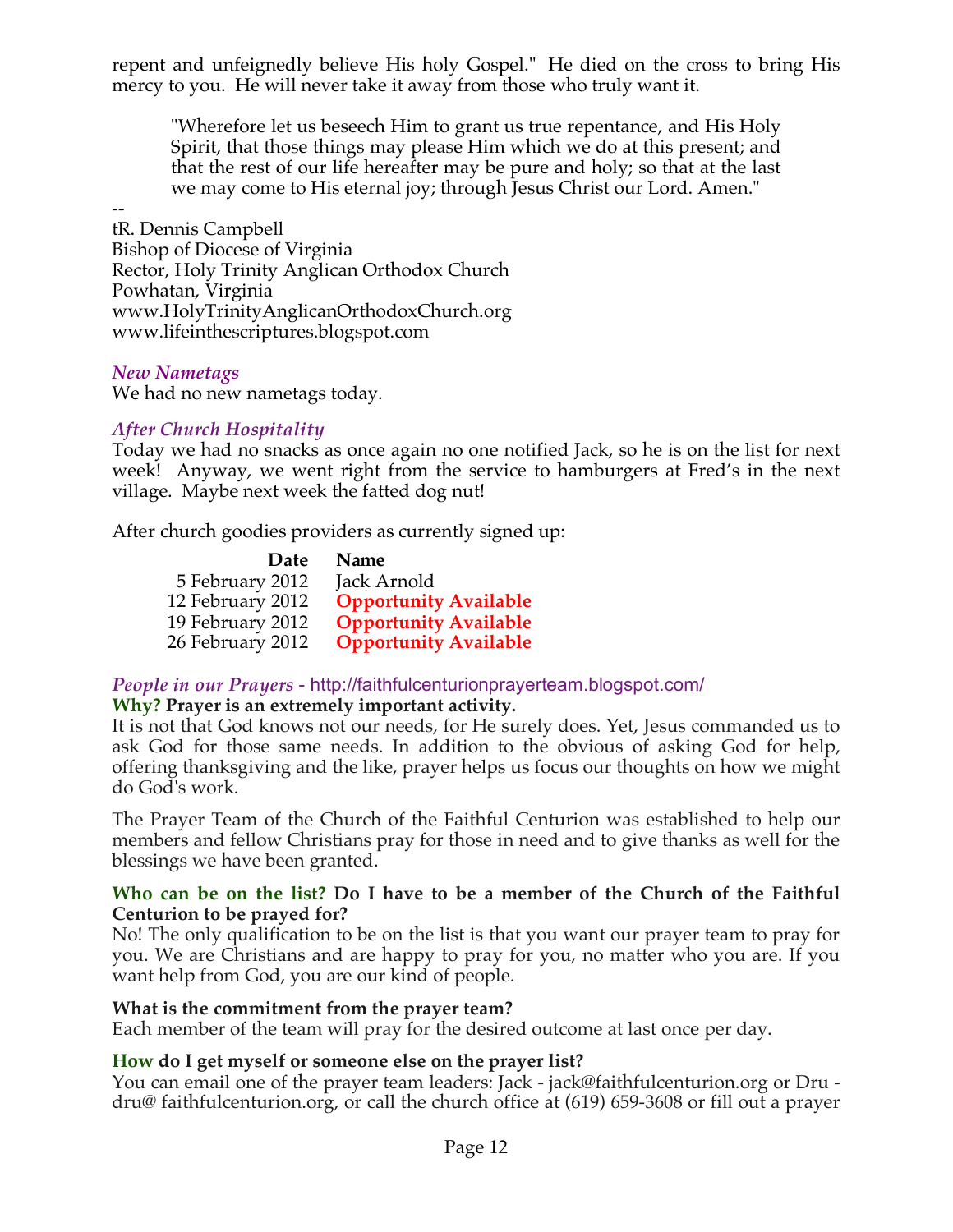card at church.

#### **What should I ask for?**

Depends on what you want. Some people merely want God to be asked to heal their ills and be mentioned by their first name, others want a specific outcome and / or have more of their personal information known to the team. Ask for what you want. It is your desire and need for prayer the team is attempting to meet. For typical examples, see the list below.

#### **Updating the Team**

If you are on our prayer list, or if you have submitted a person that you have asked us to pray for, please update one of the team members or Hap in person, by telephone or email. It helps to be able to pray specifically for these individuals including their specific needs; plus if they get better, it is nice to give thanks!

Please note that on the yellow (maybe green or orange if you get an old one) cards at church, you can ask that those to be prayed for have their names disseminated to the prayer team. Those names will be said in church and appear here. Or, you can ask that their names and purpose be kept confidential, then only Hap will know to pray for them.

#### *Prayer List Notice – If you have someone on the prayer list and their needs have changed, please let us know. We'd like to update our prayers to reflect the need and most important to give thanks!*

#### *Travel*

No travel this week.

#### *Move*

*The Thomas Family* is on a short tour assignment in Guam for the next two years. Please pray for the assignment to go well for Kurt and for Mary and the kids to make new friends and Kristyna and Mitchell in particular to develop good friends and school mates there so as to further their development. Things seem to be going well where the sun rises on the United States, so keep praying! Give thanks and ask for continued good developments.

#### *Birthday*

*Hap Arnold* celebrated his 62nd birthday 27 December 2011. *Don Patton* celebrated his 49<sup>th</sup> birthday 13 November 2011.

# *Homebound or Infirm*

*Sara's mother* is in a state of deteriorating health, both physically and mentally. On 30 January 2012, she broker her hip and had a partial hip replacement. Please pray for a rapid recovery for her, as well as peace of mind for her and the ability for both Sara and her mother to put their cares and worries on God's shoulders so they can deal with the many problems involved.

#### *Departed*

*William F. Dean* a great Christian disciple of Rawalpindi, Pakistan, passed away. Mr. Dean was father-in-law to Eileen Jacob, wife of Bishop Ernest Jacob of the AOC of Peshawar, Pakistan. Until recent circumstances of age, he was a regular and active member of UP Church, Raja Baazar, Rawalpindi.Mr. Dean served as Librarian for Gordon College for a period of thirty years. Mr. Dean's funeral service was 25 November 2011 Anno Domini.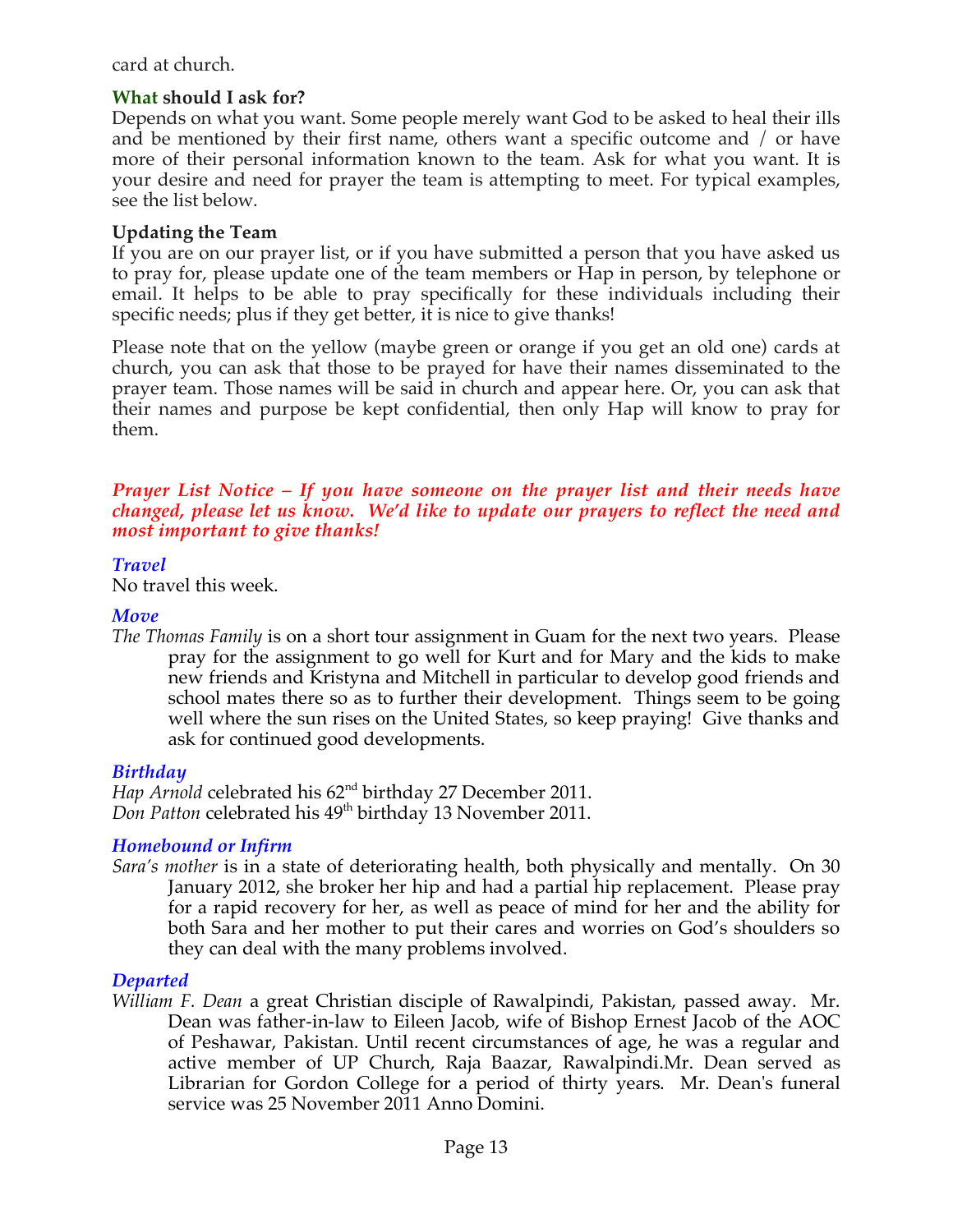#### *In need of a miracle or understanding of God's Plan*

*Todd* and *Kenny* have both been fighting osteocarcinoma for over five years and have been told their time here on earth is nearing its end, absent a miracle from God. Both are ready to go home and leave the pain, but would like to stay. Please pray for them and their families.

#### *Healing*

- *Ryan Hopkins* pinched a nerve in his neck, to the point he lost feeling in his lower body, and is currently bedridden, although the feeling has returned. Please pray for guidance for the medical team treating him and good spirits for Ryan.
- *Ruby Hauf*, 7 month old daughter of Jerod and Amy (grandson of Lew and Dotty Valkenaar) had a large growth on her liver. Surgery on 16 January 2012 resulted in the removal of a large tumor surrounding the one kidney, the kidney, adrenal gland & urethra tube. Born 3 June 2011, she is now recovering at Sacred Heart Hospital in Spokane, WA. Either her mother or her father will be holding her during most of her waking hours. Test results will determine whether chemotherapy is going to be needed. Lew and Dotty ask that you continue to pray for God's help in healing and appreciate all who have done so. Lew will report again once the decision on further treatment is made. Please give thanks for the apparently successful result, a quick recovery and peace of mind for her family.
- *Bashir Ahmed*, father of Shamim Gray, fell whilst getting out of bed, and gashed his head badly. He has been admitted to the Mayday University Hospital, Croydon, UK. The CAT scan revealed no serious damage, however doctors diagnosed him as having pneumonia, and also a heart defect, which they only just found. I am beside myself. Please pray for the medical team treating Bashir and for trust in God and peace of mind for Bashir and his loving wife, who cares for him. Pray also for their two young nieces living with them who see no real need to help, that God might enter their hearts. Above all, pray for his entire family to open their hearts to accept all God's love will bring them.
- *Jim Thornell* was hospitalized on 6 January 2012 for expected gall bladder surgery on 10 January 2012. Please pray for guidance for the surgical team treating Jimmy, a good result, quick recovery and peace of mind for him and his wife Mary. Give thanks for his trust in God.
- *Bill Aitken* had a third abdominal surgery on 22 November 2011. This time the tumor was removed. The surgeon said pathology indicates the tumor with all margins os out, along with a few lymph nodes and fatty tissue. The tumor is an intermediary (risk) sarcoma, but should not come back. There is a new chemotherapy pill Bill can take for extra precaution; he recommends Bill see an oncologist. Bill has an appointment on 13 December 2011, with the surgeon for follow-up and recommendations going forward. Please give thanks for the surgical team doing their very best, a successful surgery and pray for a good end result. Please pray that Bill might live a long and healthy life to the honor and glory of God. Pray also for peace of mind for Bill and his wife Sara.
- *Ed Malcomb*, Bishop in the Church of England had a major heart attack Thanksgiving week, fell, hit his head on the floor. He seems to be past major coronary issues for the present. However, there are apparent memory issues associated with the head trauma. Please pray for the medical team treating him and for his recovery.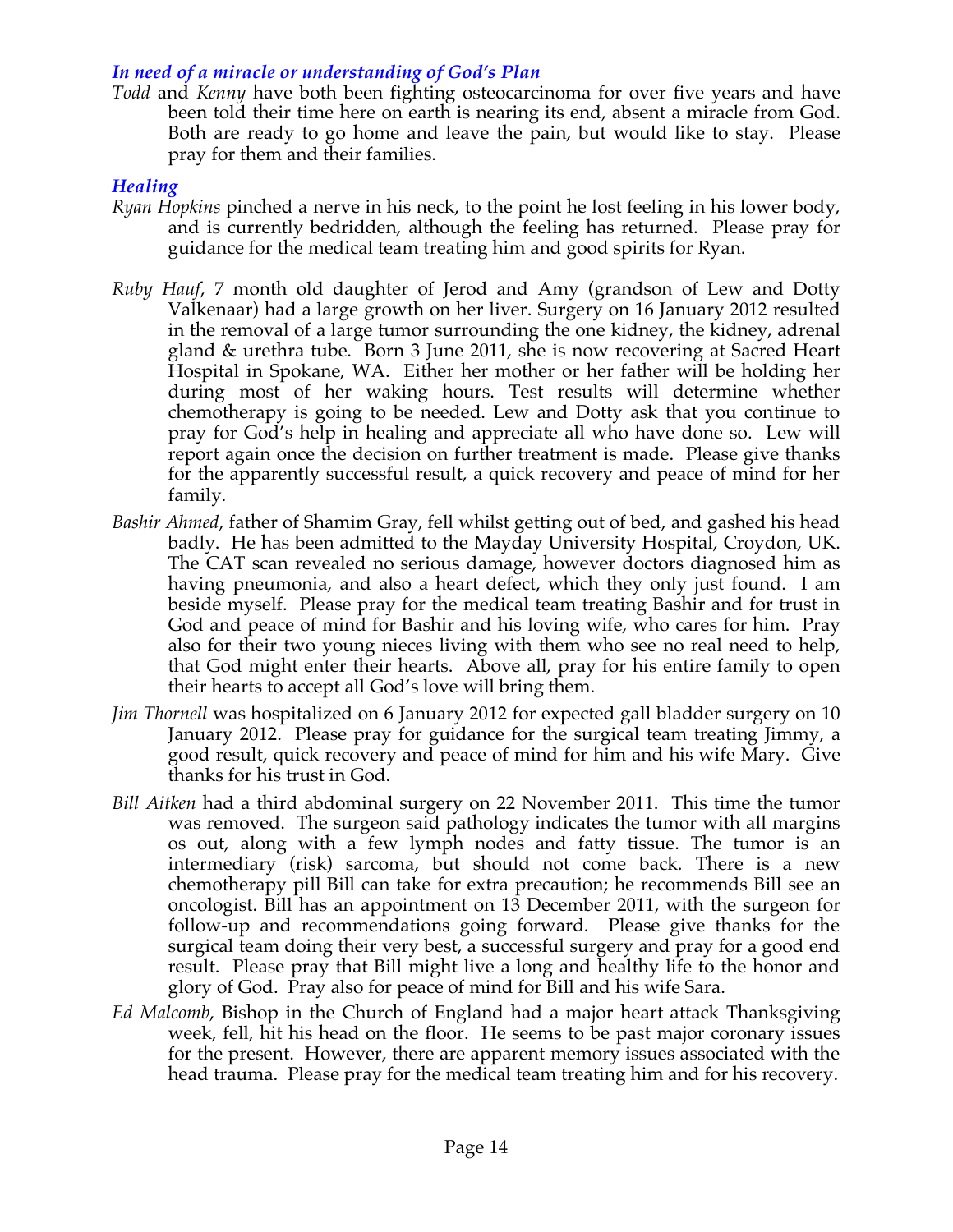- *Walt Dexter* had a stroke the week of 12 September 2011 and is still mostly half paralyzed. Please pray for a full and complete recovery for Walt and for peace of mind for him and his wife Fran.
- *Gil Garcia* was back in the hospital for a re-do of his colostomy and a couple of relatively minor skin surgeries. Kaiser transferred him to the Community Extended Care Hospital of Montclair, supposedly because they had two doctors on staff there. In just over a month, Gil saw them once after he was admitted. After a formal written complaint, he was transferred back to Kaiser Hospital in Fontana. They were able to get him stabilized and moved to Reche Canyon Rehabilitation, an excellent facility. He has his phone and can be reached at (909) 499-3665. Gil is hopeful he will be treated and released shortly. He has lost some weight and looks forward to going home. Please pray for peace of mind for Gil and his wife Mary.
- *Dotty Valkenaar* has been diagnosed with a reoccurrence of breast cancer and had a double mastectomy and no reconstruction on 23 August 2011 in Seattle. There were complications in the recovery, but she is home. She has a shoulder problem that must be dealt with; but for now she is doing well. Please pray for continued recovery and peace of mind through trust in God for Dotty and Lew, her husband, as well as their entire family.
- *Lew Valkenaar* developed ankle and leg pain and swelling in his lower right leg due to a blood clot. The blood clot taken care of he is on Cumadin for six months and wearing a cool compression stocking on one leg, kind of a Michael Jackson thing.
- *Hal Campbell* (Lew and Dotty's Son In Law ) is still battling complications from his Oral Cancer Surgery with possible nerve damage in neck so going thru more tests and evaluations, but latest Cat Scan showed no sign of Cancer - PRAISE THE LORD.
- *Morris Martin, 91,* was hospitalized with pneumonia and lost his ability to swallow; he is still trying to regain his ability to swallow. He is in excellent spirits and is looking forward to cooking a prime rib roast for his family for Christmas. All is pretty well. Give thanks for his great attitude and trust in God. Pray for strength and peace of mind for Morris and his family, in particular his son Paul. Pray for his trust in our Lord and for both him and his family to let God carry their worries while he recovers.
- *Steve Sundberg* had a heart attack after Easter. After some time, the medical team treating him decided he was not a candidate for stents and a five-way heart bypass was performed the week of 6 June 2011. Please give thanks for an apparently very successful surgery and also pray for his complete recovery and for his three children and family who are very worried about him, pray also for his trust in our Lord and for both him and his family to let God carry their worries while he recovers.
- *Matt Alcantara*, age 15, has Osteosarcoma (bone cancer), a very rare and often lethal form of cancer with limited treatment options. This is a disease that is about 90 percent fatal in a couple of years. He has no hip joint on one side, but he walks and swims! Courage? Guts? You bet! Matt is set up for bone scans at the end of December. Please pray for a good outcome. Thanks be to God for the way things have gone. Thanks also for the great faith of Matt and his entire family. Their faith and trust is a wonderful example for each and every one of us. But, now is not the time to stop praying. Actually, it never is the time to stop praying!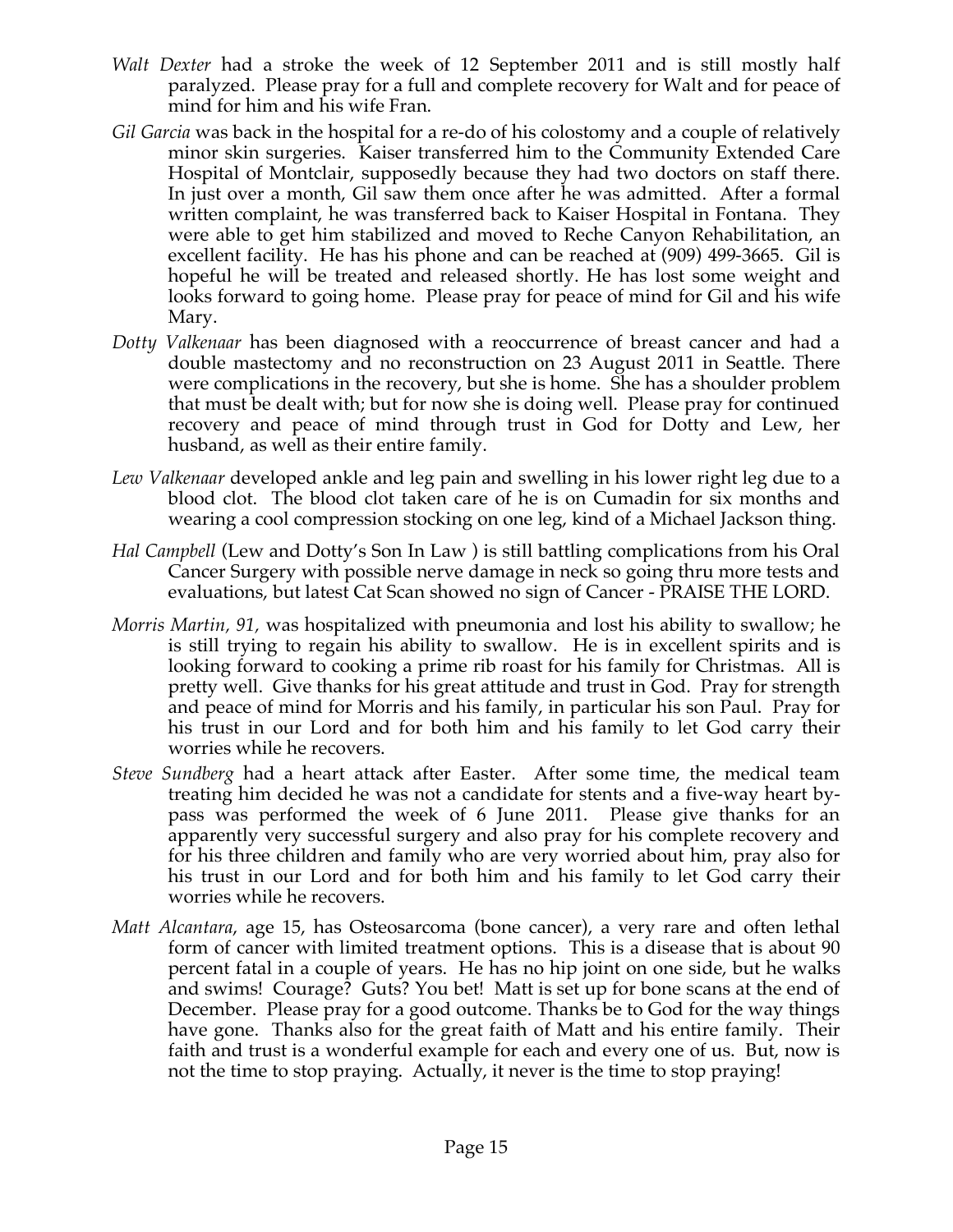- *Shamim Gray* underwent a lumpectomy on Saturday 6 November 2010 at Bethesda Naval Hospital, with apparent great result. Please pray for a complete remission of the cancer. Pray also Shamim will maintain her great attitude and trust in God.
- *Judith Clingwall*, is afflicted with Multiple Sclerosis (MS). She is currently in Laurel Place, an extended care facility in Surrey, British Columbia. Judith's condition seems stable a present, although the medication levels have been increased. Please pray for her to take an active part in her own life, for her strength, peace of mind, trust in God and remission of the disease so she might return home to her family. Pray also for strength for her husband Martin as he deals with all the problems and stress of Judith's situation.
- *Becky Madden* is paralyzed from the neck down as the result of a tragic shooting accident. She has made it home and to church in a new donated magic wheelchair. Please pray for further recovery for Becky, as well as strength and guidance for each of those involved.
- *Betty Macauley,* Tim's mom, is currently in a state of failing health. Please pray she will gain interest in life around her and actively pursue life here on earth. Please pray for her family, in particular her son Tim, as they try to help her.
- *Lauralee* underwent a lumpectomy on Friday after Thanksgiving. A further anomaly has been discovered and she had additional preventative radiation treatment. Please pray for a complete remission of the cancer. Pray also Lauralee will maintain her great attitude and trust in God.
- *Luca*, 5 years old, from our church family in Perth, Western Australia, who has just been diagnosed with leukemia. And for his Mum and Dad and extended family.
- *Greg Chase asks that you pray for his family:*
	- *Diane*, Greg's wife, has a positive attitude dealing with the ongoing treatment of her ulcerative colitis. They are grateful for a positive attitude and would be pleased to see physical progress.
	- *Phyllis*, Greg's mom, has stabilized as the result of the good home care she is receiving and recently celebrated her 89<sup>th</sup> birthday.
- *Vince (age 15),* reoccurrence of Osteosarcoma, recent testing found a nickel sized tumor in his lungs. The doctors are consulting with a specialist in Houston. Please pray for guidance for the medical team and for peace of mind for Vince and his family.
- *Obra Gray* continues to take day by day. Please continue to keep Obra in your prayers, and give him the strength of knowing the Lord is with him and will never forsake him. Obra needs security of what lies ahead of him, and only the Lord can grant the solace to answer his prayer.
- *Kay Denton* (Mrs. Kay) is still home and doing pretty well considering the bones in her neck and hands are degenerating as a side effect of her kidney failure. Her thumbs are not particularly useful any more. Mrs. Kay asks everyone who is praying for her know how grateful she is for their prayers. As always, she retains her trust in the Lord and her positive attitude.

#### *Guidance*

*Sara* asks that you pray for guidance for her as she deals with the stresses of her family and life. Pray that she can separate those things which she can affect from those things which she cannot and give her grace to accept the two.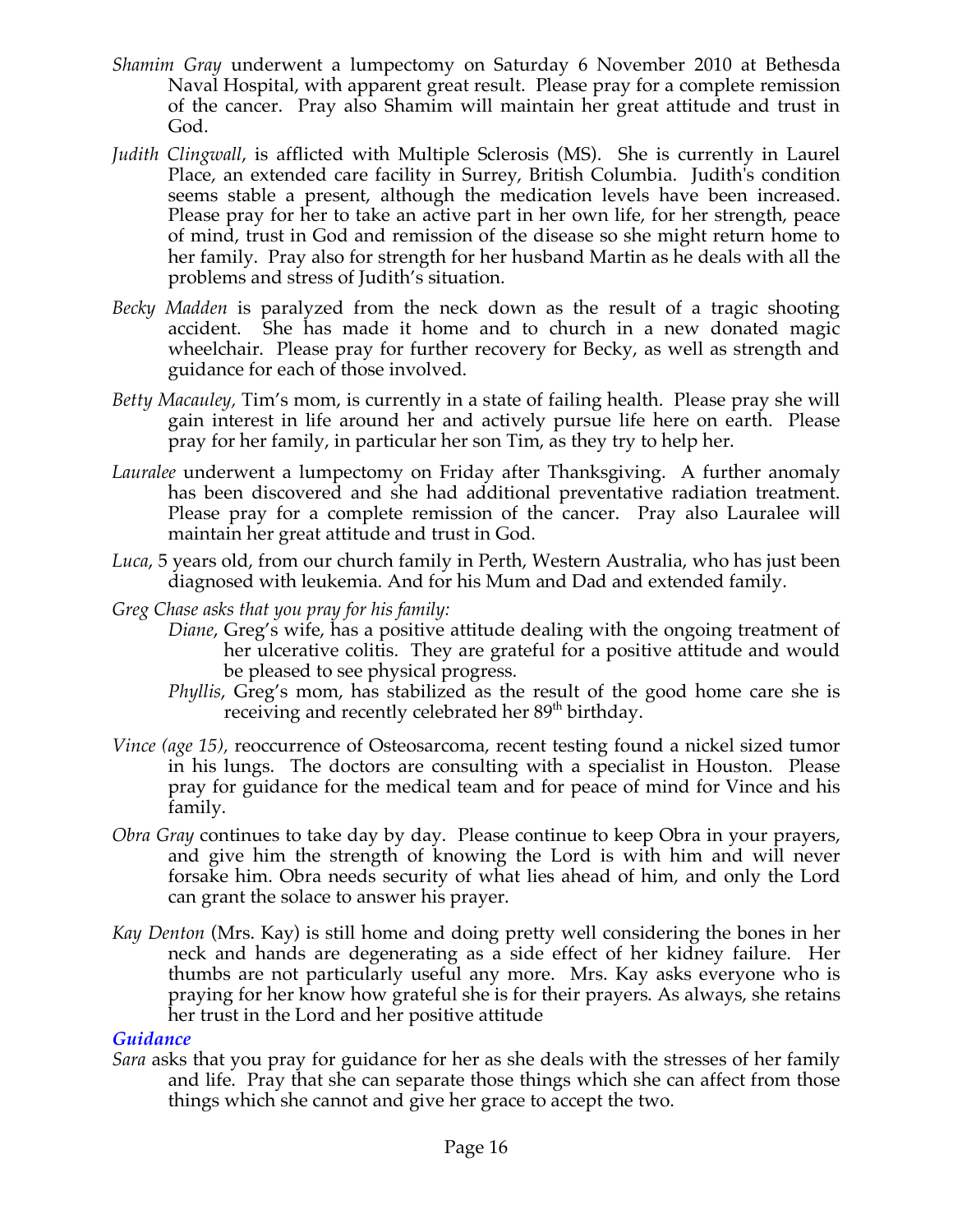*Steve* asks that you pray for difficulties he is having with his family. Please pray that the Holy Ghost will enter into his heart and provide him with the heaven sent inspiration that he needs to see clearly and deal with problems and the courage to do what needs to be done in the manner it should be done.

*Jacquie* to open her heart to God and accept His Love and Grace.

*Hap* and *Ryan* both ask you to pray they might be able to trust God will help them make the right decisions at the right time and not to worry uselessly, to change those things they can change, accept those things they cannot change, sleep well to be able to do the correct things with a clear head and that they will open their hearts to the Holy Ghost.

# *Armed Forces & Contractors*

Airman Donny Patton (Kadena AB, Japan), Jordan (USMC – 29 Palms), Neal (USN-Afghanistan), Trevor (USAF - KC-10 Boom Operator), Trevor (USN – Whidbey Island, EF-18 Pilot), Kurt Thomas (USN – Guam),

# *Persecuted*

Around the world, Christians are under attack, not only in the Muslim world, but from Hindus and others in India. Also, they are under continual attack in the name of "Separation of Church and State" in the western world, as it becomes actively atheist or pro-devil buddy. Please pray for God's guidance and protection for all persecuted Christians and those around them.

# *Thanksgiving*

*Hap Arnold* gives thanks for safe and interesting travel this week.

# *Various Special Requests*

- We ask that you pray, please ask God that the Holy Ghost might give you insight into how you might make the lives of your friends and family better. Remember helping others is not just those who you don't know!
- Please join us in praying that the *Free Teen Guitar Class* will be continue to be an opportunity for God to work in the lives of the kids and their families. Please ask God to guide the class to new opportunities to make Him known to others. Help us to let the love of our Lord shine through us into their lives, putting Him first, so that He might enter in to their hearts and lives.

# **Need a Bumper Sticker?**



**The church has some very nice Bumper Stickers. If you would like one, email Hap at hap@faithfulcenturion.org**